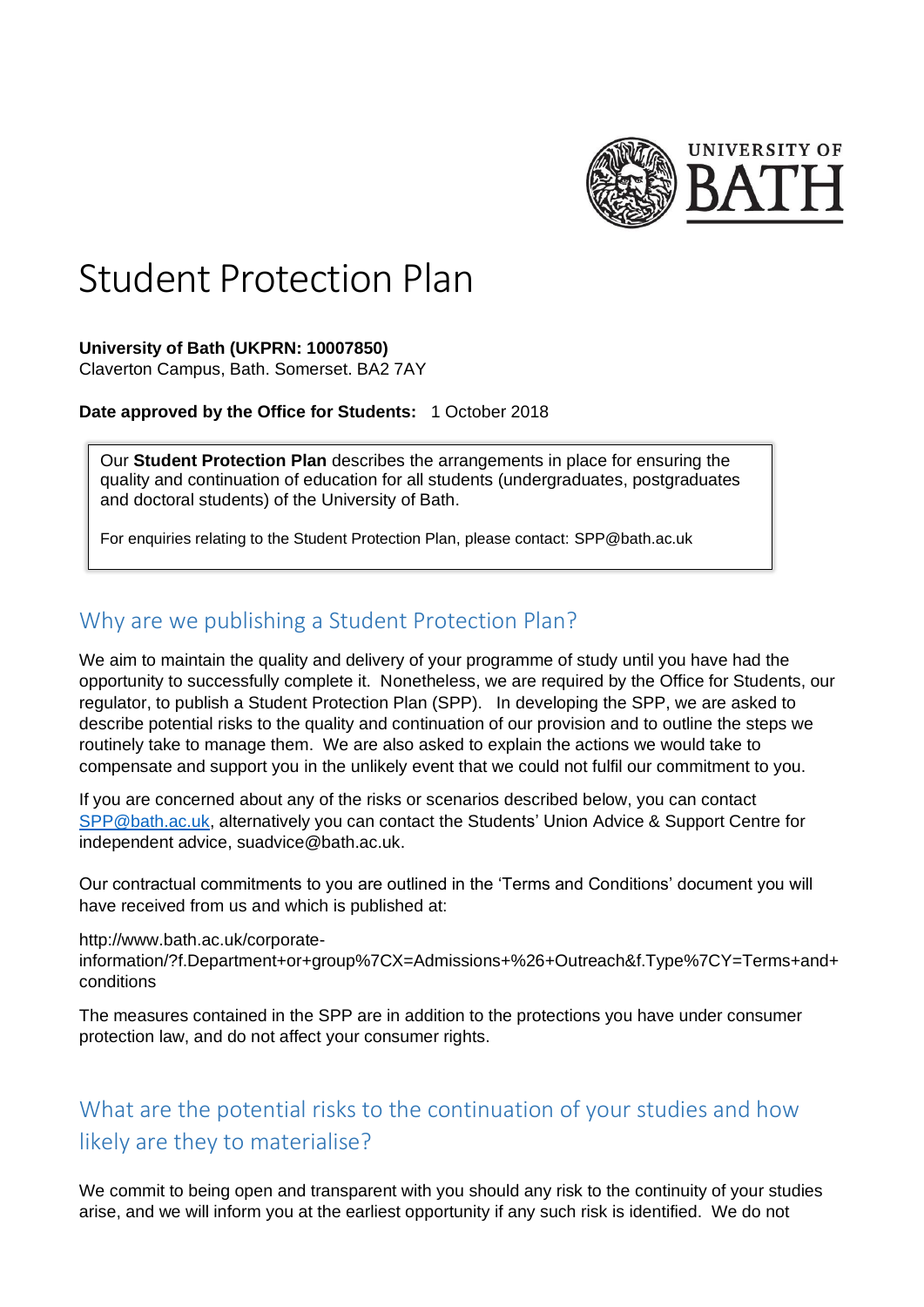believe that there are any notifiable risks at the present time and we base this evaluation on the following performance indicators:

## (a) **Institutional level**

The risk that the University itself will be unable to continue its operations at any stage during your studies is extremely low. The University has effective management and governance structures that ensure its financial, reputational and regulatory status remain in good order.

We publish audited Financial Statements annually and these can be viewed at: <http://www.bath.ac.uk/publications/university-financial-statements/>

Our reputation for teaching excellence was enhanced in 2017 when we were awarded a TEF Gold rating. As a result of our high levels of student satisfaction (ranked  $4<sup>th</sup>$  in the THE Student Experience Survey 2018), the excellent employment prospects of our graduates (Destination of Leavers Survey and Longitudinal Educational Outcomes data), and strong performance in national league tables (most recently ranked 9<sup>th</sup> in the Complete University Guide 2020), there is generally a high demand for places on our courses. This demand for courses underpins our financial sustainability and hence our reputational strength mitigates our financial risk.

Compliance with regulatory frameworks is overseen by our senior management team and our arrangements are subject to periodic internal audits. Our due diligence activities, and governance oversight, mitigate the risk that our Degree Awarding Powers will be removed.

Our ability to recruit international students is dependent on our Tier 4 sponsor licence. We were selected for a Home Office Tier 4 visa pilot scheme indicating that there is a very low risk to our trusted sponsor status. Consequently, if you are one of our international students we believe that there is little risk to your ongoing right to study in the UK.

We also undertake business continuity and emergency management planning. All departments produce business continuity plans which are regularly reviewed and updated. The purpose of these business continuity plans is to ensure that there is minimum disruption to the delivery of our programmes and services, and that our facilities remain accessible or alternative contingency arrangements are in place.

We are a campus-based university, located on Claverton Down which is part of the World Heritage Site covering the City of Bath. We hold a 999-year lease on the campus, with over 900 years left to run. We continue to invest in the enhancement of our academic facilities and student residences, and the 2016/17 academic session saw the completion of the University's 2012-2016 capital programme, involving investment in excess of £150 million. We are currently constructing a new £70 million building at the entrance to campus to enhance our physical infrastructure further. Consequently, if you study on Campus you can be confident that the lease arrangements and investment in the Campus mean that there is very little risk to the continuation of your studies.

We also deliver a number of Executive Education courses from a base in Pall Mall. Our London-based provision can be taught by a pool of academic colleagues within our School of Management, and by external specialists, so there is very low risk of not having the expertise to maintain its delivery. We have a ten-year lease on the premises so there is a very low risk that the venue will become unavailable. In the event of an unforeseen closure of the premises, we are confident that we would be able to find suitable alternative accommodation within the same area of London, such that the relocation would not disadvantage individuals from our target recruitment markets.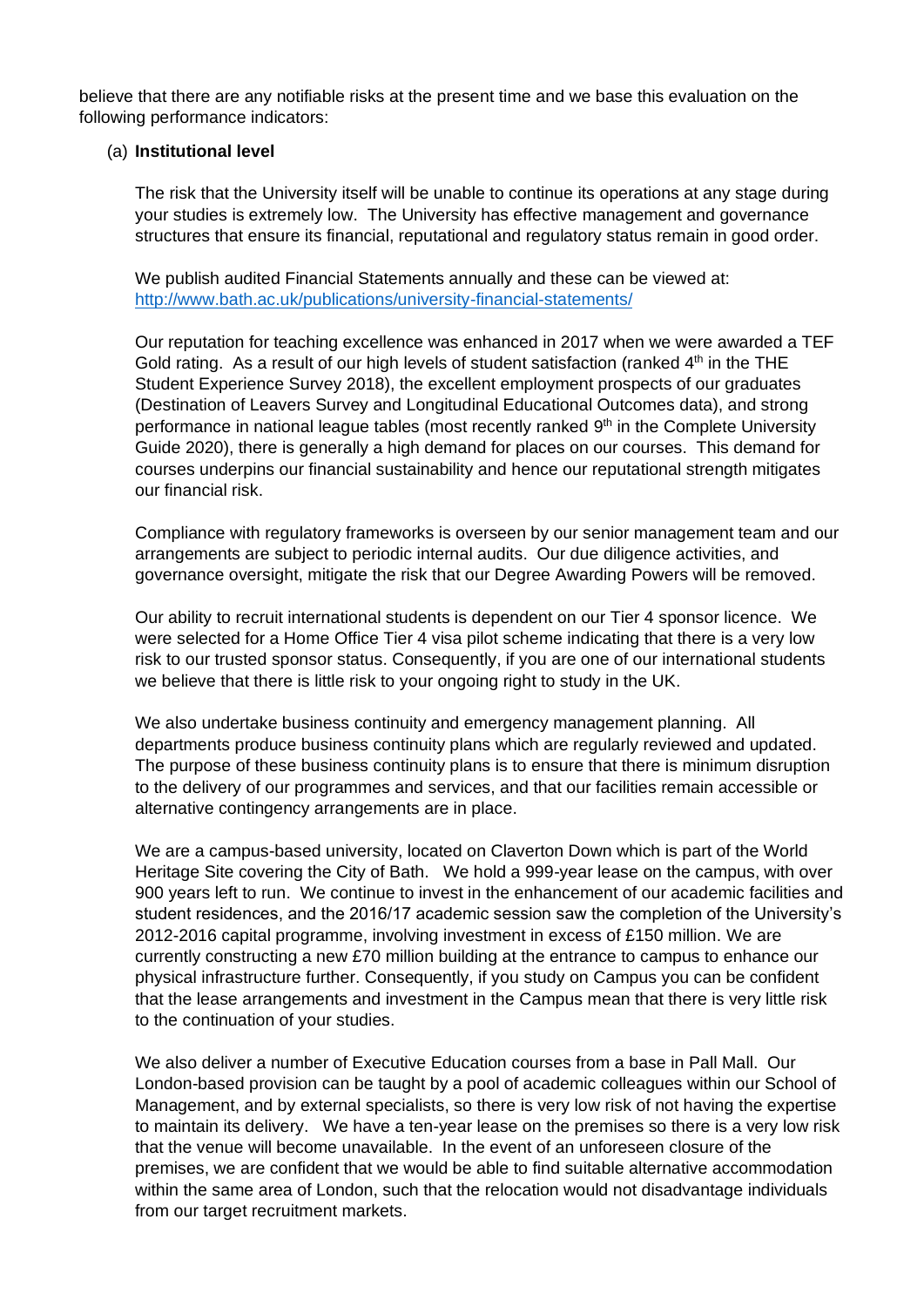## **(b) Course level**

One risk to the continuation of provision is changing patterns of demand which may impact on the viability of new intakes, particularly the quality of the student experience. We monitor patterns of 'A' level choices (and the range of 'A' levels delivered by schools and colleges) in order to identify where a recruitment market may be in decline. We also monitor applicant data to ensure that cohort sizes do not become so small that the student experience would be adversely affected. As a result, we are able to predict where a particular course is no longer in demand and we can plan an orderly withdrawal from the market – see the 'teaching out a course' below. Consequently, the risk to the ongoing delivery of provision to our existing students is very low.

We place great value on graduate employability and wherever relevant we aim to secure accreditation for our courses from professional and statutory bodies. Loss of professional accreditation would not be a direct risk to the ongoing delivery of a programme but would represent the loss of professional recognition essential for the future career success of our graduates. Consequently, we work closely with professional bodies and employers to ensure that our curricula meet professional body standards and our infrastructure meets any relevant requirements for specialist teaching facilities.

## (c) **Unit level**

We believe there is a low risk that we would be unable to deliver material elements of our courses because the core content, particularly of those with professional accreditation, is carefully designed to meet the needs of professional practitioners and could be delivered by a number of academics who would have the necessary expertise. There is a slightly higher risk that we would be unable to offer a specific specialist unit from a pool of optional units, particularly in the final year when the material is more advanced, if we lost the expertise of a particular individual through a career move or ill health. We are currently implementing a Curriculum Transformation project that will reduce the risk associated with the delivery of small, specialist optional units.

## (d) **Placements**

**QA6 describes the support available for students wishing to secure placements and Para 6.9 outlines the action that would be taken if a student was unable to secure a placement.**

## What would happen if the University did close my course?

## **(a) Teaching out a course**

Our first choice is always to continue to deliver a course until all of the students registered for the award have had an opportunity to successfully complete it. Over the years we have closed a number of courses, typically prompted by a reduction in demand or funding over time. On each of these occasions we have been able to close the course to new entrants whilst continuing to deliver it to our existing students. We generally refer to this approach as teaching out a course and we will make every effort to teach out your course if a decision is made to close it.

## **(b) Facilitating an internal transfer**

If it is not possible to teach out a course because the trigger for the closure has been totally unforeseen, or due to circumstances beyond our control, we would try to facilitate an internal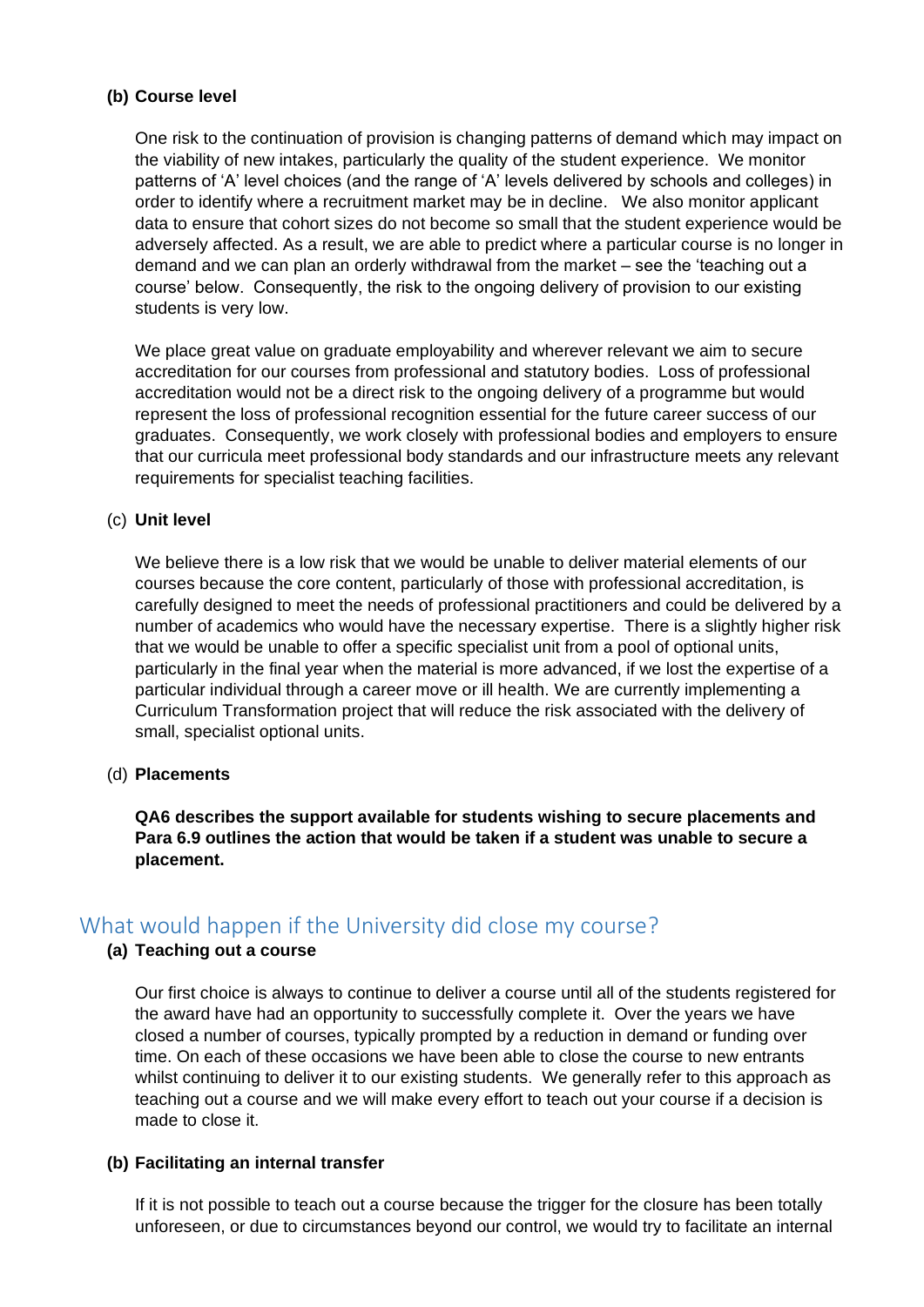transfer to another course of your choice offered by the University of Bath.

## **(c) Facilitating a transfer to a course at another University**

If it is not possible to transfer you to another course within the University of Bath, we would facilitate your transfer to an appropriate course at another university. In order to support student transfer arrangements, the University is transitioning its provision from ECTS to CATS which is the more commonly used credit transfer scheme in the UK.

We recognise that all students are different and have unique circumstances. As a result, we will look at individual needs on a case by case basis to reflect different needs, characteristics and circumstances. Both Student Services and the Students' Union would be available to provide you with support through any of the scenarios  $(a) - (c)$  above.

## What compensation would I receive if the University has to close my course?

As we have stated previously, we have not identified any risk to the continued delivery your course and anticipate that you will have the opportunity to successfully complete it. However, if circumstances arose and we could not continue to deliver your course, we would offer refunds and compensation as follows:

*(a) Tuition fees*

If we are unable to teach out your course, we would offer you (or your sponsor or the Students Loan Company) a refund for the tuition fees paid for the academic session in which you receive notification of the course closure. If we can successfully facilitate your transfer to another course offered by the University of Bath, we will charge you the lower of the two fees, that is the fee for your original course or the fee for your new course, for the remainder of your studies. If we are unable to facilitate your transfer onto another course offered by the University of Bath and you have to complete your studies at another university, we will refund any tuition fees associated with our course that do not offer you value on your new course, in terms of the credit for prior learning approved by the new provider, under student transfer arrangements.

## *(b) Travel costs if course delivery is relocated*

If we are obliged to relocate the delivery of your programme to another site and this results in you incurring additional travel costs, we will compensate you for these additional costs. Proof of the additional cost will be required.

## *(c) Student bursaries and scholarships*

If we are obliged to close your course and we are unable to teach it out in accordance with our normal practice, we will honour any student bursary or scholarship you have been awarded until the end of the academic session in which we issue the notification of the course closure.

## *(d) Maintenance costs*

If we are obliged to close your course and we are unable to teach it out in accordance with our normal practice, we will compensate you for the maintenance costs you have incurred. We will consider all requests for compensation on a case by case basis, recognising the different needs, characteristics and circumstances of the individuals affected, and taking account of any periods of study for which you may receive credit for prior learning at a new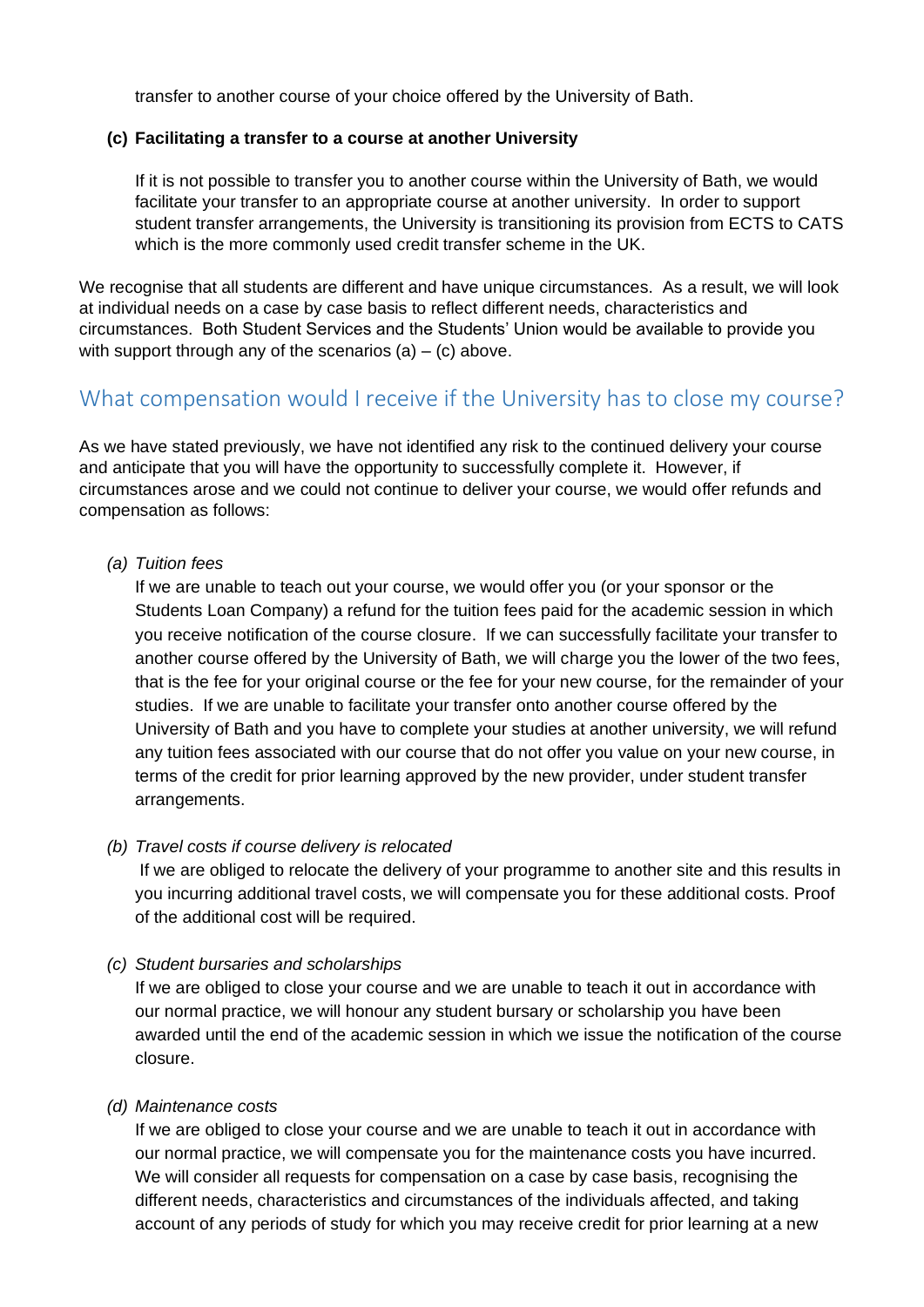provider. If you have paid upfront for any University services, such as gym membership or catered accommodation, we will reimburse you for any such costs incurred during the academic session during which notification of course closure is issued. If you have entered into rental agreements for accommodation for a fixed period on the assumption that your course will continue, we will reimburse you. Proof of payment or contractual commitment will be required.

The University has cash reserves and investments of around £1 (check current figure) million and has the resources to fund the refund and compensation arrangements outlined above.

# What would happen if my PhD/doctoral research supervisor was no longer available to supervise my doctoral studies?

We operate a system of PhD/doctoral research supervision where your lead supervisor will also have put in place a supervisory team for you. In the event that your lead supervisor leaves the University, an appropriate member of the supervisory team, or appropriate academic, will assume the role of lead supervisor.

Student Services, the Doctoral College and the Students' Union would all be available to provide you with any support you need while completing your degree.

# How will current and future students find out about the Student Protection Plan?

We will publicise the SPP in partnership with the Students' Union, our central recruitment and admissions teams, Marketing & Communications, and the Doctoral College. The SPP will be published on our website so that it is accessible to both current students, prospective students and applicants. We will draw attention to the SPP in our correspondence with undergraduate and postgraduate applicants, as we currently do in the case of our 'Terms and Conditions'.

In partnership with the Students' Union, we will brief your academic representatives on the key elements of the SPP and ask them to cascade this information to the rest of your cohort.

The Students' Union will provide independent advice on the SPP.

# Will my lecturers/doctoral supervisor be aware of the Student Protection Plan?

We will run annual briefing sessions for academic departments to ensure that everyone with responsibility for the ongoing delivery of your course/programme of study is aware of the provisions in the SPP. In particular, we will ensure your Director of Studies, or equivalent, is aware of the implications of the SPP for the implementation of course changes/withdrawals by including reference to it in the relevant Quality Assurance Codes of Practice.

# How will I be informed if the University needs to make a material change to my programme of study?

We will ensure that you are informed in writing about any material changes that will affect your course at the earliest opportunity. Prior to this, we will have consulted with your cohort about the proposed changes at the Staff Student Liaison Committee. We will always seek to give you at least one semester's notice of a material change to your course.